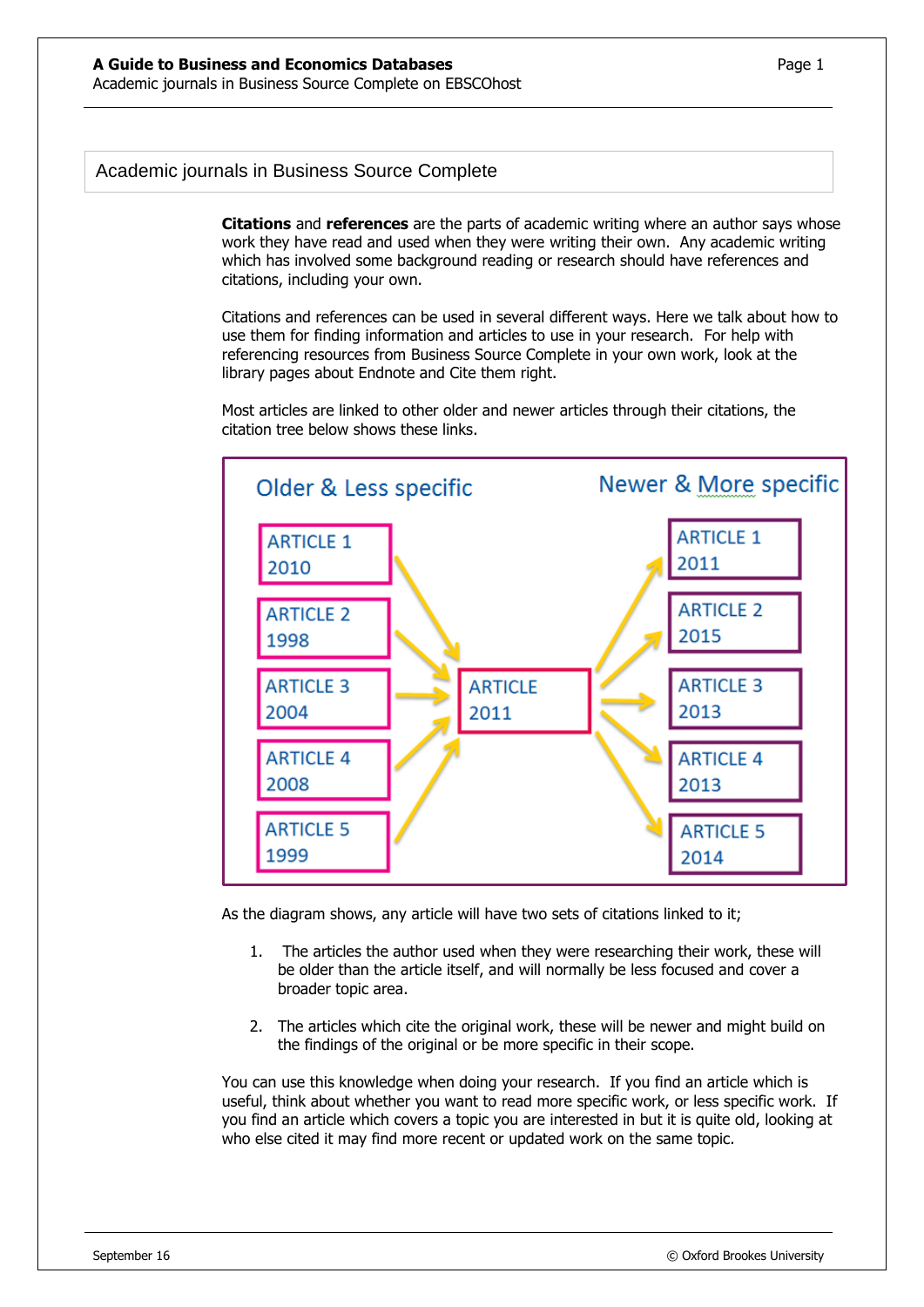Business Source Complete helps you to find articles that are linked by citations, connect to **Business Source Complete** through the [moodle database course](https://moodle.brookes.ac.uk/course/view.php?id=19192) or the [library website.](http://www.brookes.ac.uk/Library/Subject-help/Business--Marketing-and-Economics/)

Find an article with the cited references link shown and follow the instructions to look at the citing articles and cited references.